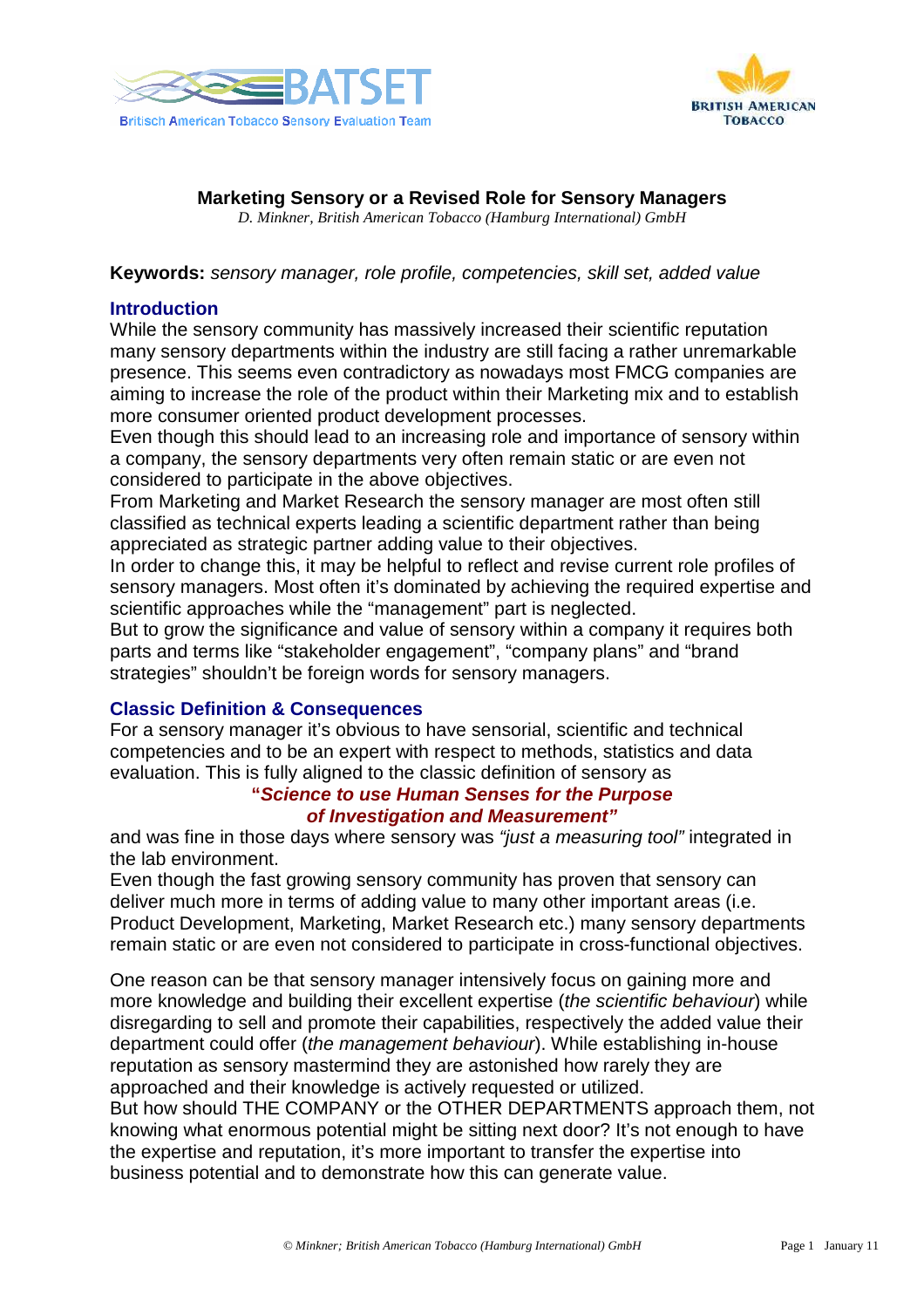



# **Evolving Definition & New Direction**

Sensory should be described as a

#### **"Special department for consultancy and support regarding consumer relevant product questions and decision processes with respect to (strategic) important company objectives and decisions".**

This "business definition" is representing the new direction and initiates the journey from being a "*method-driven"* specialist (focused on optimizing methods, statistic data evaluation, training etc.) to become an *"objective-driven"* consultant (which company relevant questions does sensory has to answer).

Breaking new ground leads to less "*client-driven"* working and delivering project related results only, though more *..consumer-driven* "working and finally cross functional consultancy for company decisions and sensory becoming a management element.

But evolving **from a service department to a strategic partner** accounts for a new self-conception as well as new role profile as it requires new principal accountabilities, revised competencies and key success factors.

## **The Sensory Manager Competencies (Excerpts)**

- Scientific and technical competencies Statistical skills, Product knowledge…..
- Sensorial competencies Theoretical knowledge in the field of sensory analysis, methodology, sensory data collection and analysis methods…..
- Management competencies Organizational and planning capabilities, knowledge of the business, cross-functional understanding, holistic view…..
- Communication competencies Contact with other departments and clients within and outside the company, report writing skills, ability to communicate to experts as well as to generalists……
- **Leadership competencies** Good decision making, ability to drive changes….

It requires

- a) familiarisation with the basic functions of management, namely planning, organizing, leading/motivating
- b) managing the sensory department as business, incl. formation of a business policy and defining the sensory mission, vision, objectives, policy and strategy
- c) own key result areas in management, leadership, relationship and even innovation, incl. a sensory business plan and operational & strategic planning to achieve the targets.

## **Mandatory and Supportive Elements**

Amongst the wide range of potential activities three main areas should be actively focussed:

## **1) Stakeholder Engagement**

A wide sphere of potential activities to approach, engage and convince new stakeholders, but here simplified to improve, respectively develop relationships with all current and forthcoming sensory stakeholders within the company. This will enable

a) to promote sensory within the company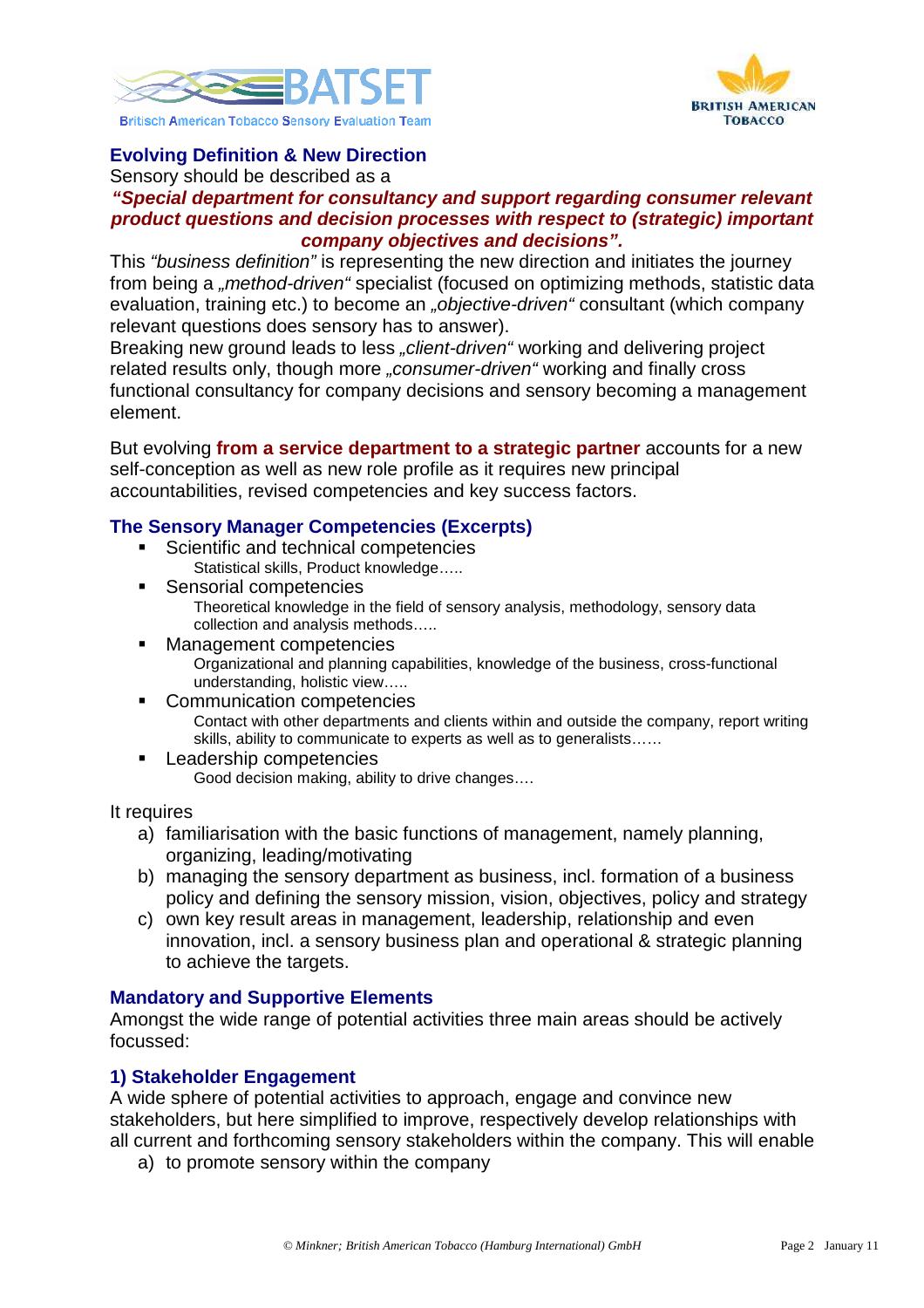



- b) to build credibility and increase awareness by demonstrating the benefits, added value, consumer relevance and increasing importance of sensory for the company
- c) to identify the current and forthcoming stakeholder needs as basis to develop tailor-made solutions matching their requirements and/or to acquire new clients.

# **2) Added Value**

Demonstrating added value should comprise a scope from holistic aspects (for the company or main departments) to specific aspects for individual stakeholders. It should be highlighted how sensory supports strategic business objectives and adds cross-functional value to the key result areas of individual managers.

The examples can combine sensory support in certain areas and projects (i.e. product modifications, launch decisions, material and supplier qualification) up to aspects of effectiveness and efficiency (i.e. amount of money saved using sensory results vs. consumer research, sensory role in cost reduction program, speed of delivering results etc.). Most often it's easy to set up a surprisingly long list once initiated thinking in that direction. As a free benefit such list might also be of help in times of "cost saving environments".

Those investigations will also allow a reconciliation of interests between a) what is sensory currently delivering and how does it matches stakeholder requirements or b) to identify what has to be offered to support their key result areas more effectively. In order for this reconciliation to happen, it's self-explanatory that the sensory managers have familiarized themselves with their stakeholder needs, their day-to-day business and relevant success criteria.

## **3) Communication**

The ability to present effectively is a critical leadership skill, especially when it's the responsibility of the sensory manager to communicate about his business to his business.

A sensory manager needs the ability to communicate to experts as well as to generalists. What sound easy is in fact mostly an underestimated issue. In the majority of cases sender and receiver of information communicate on complete different levels. While the sensory manager is an expert in his field, he easily tends to use expert language, but needs to simplify his messages to a comprehensible level. As a rule of thumb: "less can be more" and focus on added value and results rather than on methods, statistics and issues. It's mandatory to communicate at a peer group level, using an interactive style rather than a teaching style.

Additionally complexity arises as it might require complete different communication levels for each stakeholder. Communication to Product Development might differ substantially from communication to Marketing and again differ communicating to Market Research.

The positive aspect is that this can be learned and trained as it's a common problem and therefore many tools and experts are available to support.

## **4) Supportive elements**

Again a wide range of possibilities, but to name a few: developing a branding/logo of the sensory department, offering open office days, setting up newsletter or highlight reports etc. can significantly support cross-functional awareness and acknowledgement and in consequence interest and new collaborations.